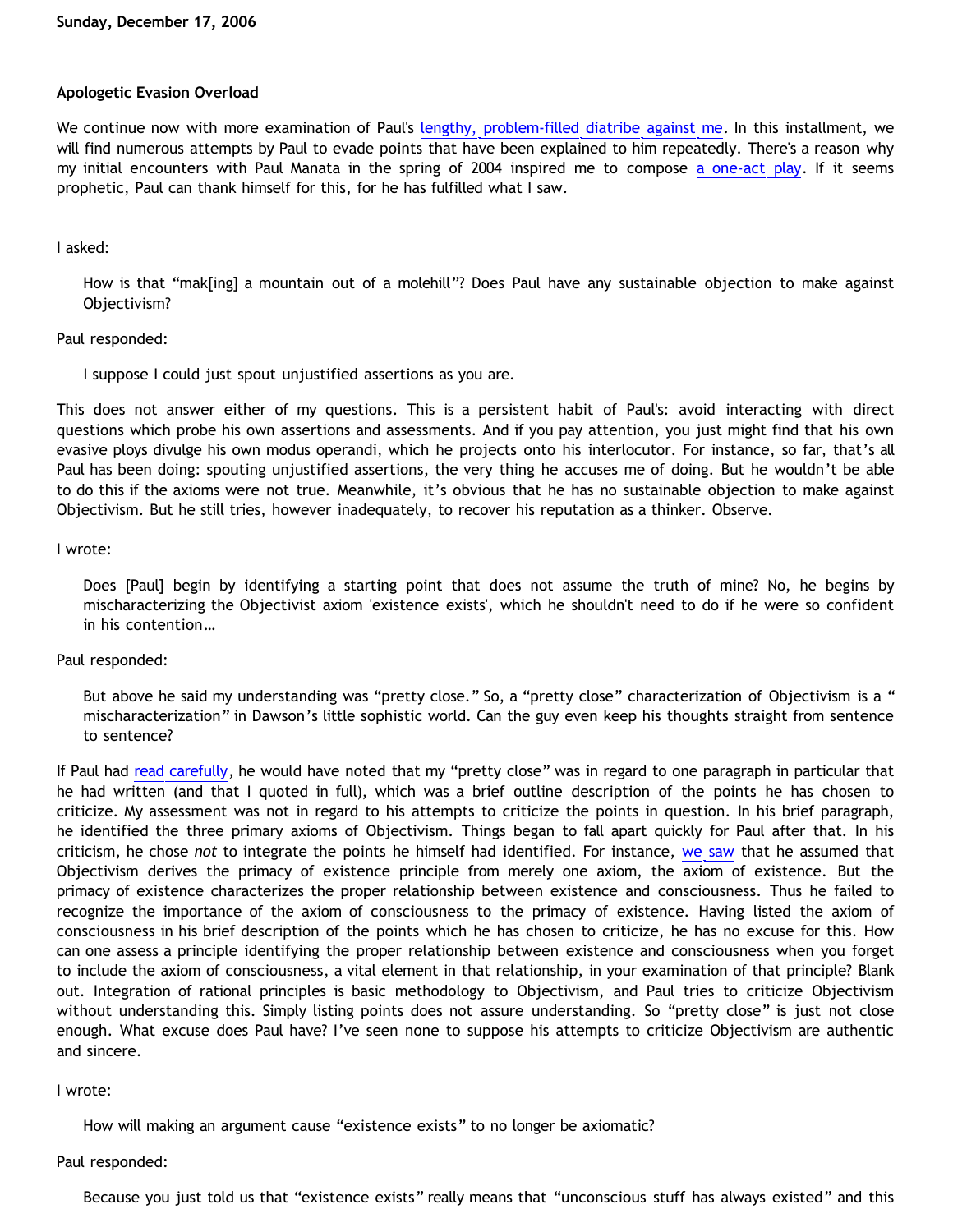#### isn't axiomatic. Got it?

Paul does not show how making an argument will cause the axiom 'existence exists' to no longer be axiomatic, even though this is what he had affirmed. Instead, he gives us the red herring dodge that I have inserted a questionable meaning into that axiom when in fact I have nowhere done this. I reviewed my post to find where I equated the axiom of existence with an affirmation that "unconscious stuff has always existed," and did not find it. So Paul is deliberately trying to spread misinformation here, which is deceitful.My position has been clear and consistent. Even if there are things that exist which possess consciousness (and I explicitly recognize that there are with the axiom of consciousness), the axiom 'existence exists' still applies. If Paul is concerned that others might think that " unconscious stuff has always existed" (a statement which I have nowhere affirmed), why doesn't he present his reasoning for supposing that "unconscious stuff has *not* always existed"? Why does he continue to play hide and seek like this?

Contrary to Paul's interpolation, the axiom 'existence exists' does not stipulate what exists or what must exist. Our knowledge of the specific nature of what exists requires discovery, which can only come after the initial recognition of existence. Now, if we later learn that everything is physical (a view which I have not affirmed), my bases are still covered, for if it exists and is physical, the axiom 'existence exists' still applies. If, however, we later learn that consciousness exists (which I explicitly affirm with the axiom of consciousness), my bases are still covered, for if consciousness exists, it is part of existence by virtue of the fact that it exists. "Existence exists - and *only* existence exists." (ITOE, p. 109, emphasis added.)

If we discover out that "unconscious stuff has always existed," what would it profit me to deny this fact? Blank out. Paul is simply wearing his feelings on his sleeve for all to see: he doesn't like it when other thinkers might think outside his little religious box and accept facts they discover in reality. Religionists for millennia have sought to control this, but they never will be able to. And this causes them deep resentment.

I wrote:

What "epistemological missiles" could have any meaning if the axiom 'existence exists' were not true?

Paul responded:

My statements can have meaning apart from the claim that "unconscious stuff exists."

Again, Paul fails to address my question. Specifically he fails to explain how his criticism could have any meaning if the axiom of existence were not true. If the axiom of existence were not true, that would mean there's no existence whatsoever. Even Paul would not exist in that case, nor would his criticisms, nor would what he wants to criticize. Does Paul think that meaning exists in a vacuum? Even if he thought this, there could be no meaning existing in a vacuum if there were nothing existed to begin with, for if nothing exists, then meaning doesn't exist either. Paul's habit of blanking out is his childishness raging out of control.

He continued:

"Unconscious" because Dawson contrasts the primacy of existence with the primacy of consciusness. [sic] So, the existence that exists must be "unconscious."

Again this does not address my question, and only digs him deeper into the pits of deliberate misrepresentation. For one thing, I do not contrast the primacy of existence with "the primacy of consciusness." [sic] Rather, I contrast it with the primacy of *consciousness*. But that's not what I asked about. I asked how something could have meaning if the axiom of existence were not true. Instead of addressing this question, he offers a broken-down dodge.

Moreover, I do not equate existence with "unconscious," a la John Robbins. (Doesn't Paul have any original criticisms of his own?) This would be a stolen concept for it would be asserting a concept while ignoring its conceptual roots. The concept 'unconscious' is only available to us after the concept 'consciousness' is available to us, and even then it only applies in certain contexts. Moreover, the concept 'existence' includes both *non*-conscious as well as conscious entities. For instance, the concept 'existence' applies, among other things, to rocks, water molecules, gold anklets, asteroids, quasars, etc. But I would not say that these things are "unconscious," as if they've been put under anesthesia and will eventually "wake up." Again, my bases are covered, and Paul is the one who needs to wake up.

### I wrote:

"The axioms are invulnerable; they have to be true for anyone to launch any "epistemological missles"[sic] in the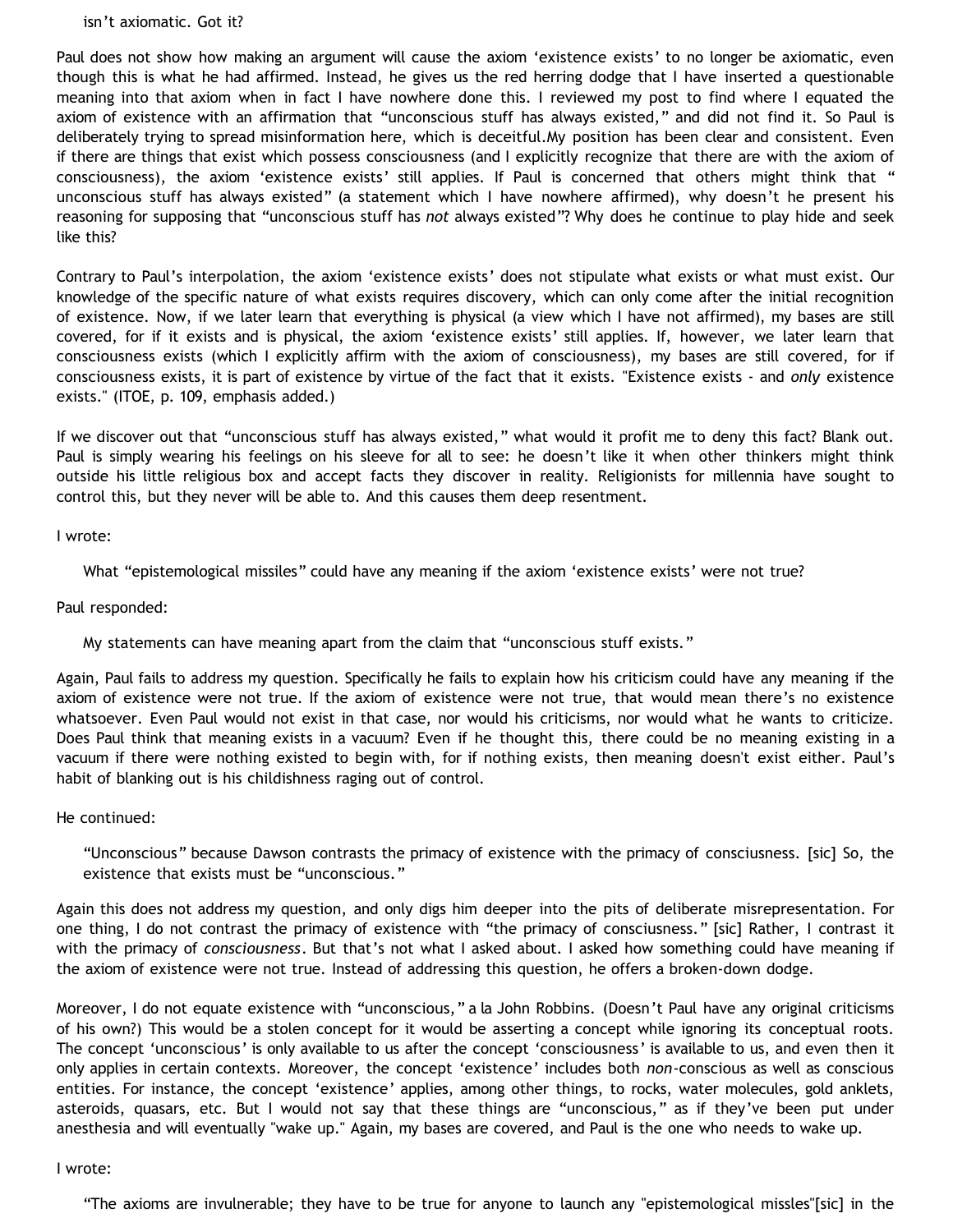first place."

Paul responded:

Not your axioms, as we've seen. Notice though that all Dawson does is repetes [sic] himself, over and over and over again. He thinsk [sic] this counts as an argument.

I have shown how well Paul's efforts to disprove the axioms have fared. (See [here,](http://bahnsenburner.blogspot.com/2006/12/axioms-and-primacy-of-existence.html) [here](http://bahnsenburner.blogspot.com/2006/12/reveling-in-reversals.html), here and here for instance.) By complaining that I "repete" [sic] myself "over and over and over again," Paul implicitly acknowledges that I have at least been consistent (while he's been tossed to and fro, like a discarded Styrofoam coffee cup on the side of a busy road). For it is when a position is repeated that inconsistencies, if they are present, can be detected (I'm reminded of the gospels here). And I doubt any inconsistency in my position would get by the razor-sharp wits of Sherlock Manata.

It is interesting, however, to find Paul complaining about me repeating myself "over and over and over again." That's the impression I get whenever I pick up Bahnsen's *Van Til's Apologetic: Readings & Analysis*. It says pretty much the same thing in different ways from cover to cover: "God exists, unbeliever bad! God exists, unbeliever bad!" But you don't see Paul accusing Bahnsen of thinking that this counts as an argument.

Also, if Paul thinks I'm simply repeating myself, why doesn't he just deal with whatever it is that I'm supposedly repeating in one shot, and get it over with once and for all?

### Paul writes:

I launch missiles, not "missles," whatever those are.

I hope Paul invites us to his next launch. I'd really like to see how well his missiles fly. Hopefully better than his concept-stealing, self-negating attempts to criticize Objectivism! So far there's been a lot of red glare, but nothing's been able to break beyond earth's gravity.

# Paul had written:

So the objectivist has two options: (a) keep his axiom and loose his critique against Christianity or (b) loose his axiom and be forced to defend a position not unlike this one: "existence exists means that only indestructible hard bits of matter exist and even an omnipotent God cannot affect them."

### And in response, I wrote:

I was hoping that Paul would explain how assembling an argument (any argument?) would cause 'existence exists' to lose its status as an axiom. Instead, he does a drive-by on this and assumes that's sufficient, then lists two alternatives (as is so common with religious apologists: they love to back people in between an imaginary rock and a fictitious hard place) from which we're supposed to make some difficult choices. The question is: Why are Paul's (a) and (b) our only two options?

### Paul responded as follows:

Because they way you understand "existence exists" isn't axiomatic.

I explained how I understand "existence exists," and it is in fact axiomatic. It is the general, conceptually irreducible recognition that things exist, formulated as an explicit single-concept affirmation. In my use the axiom 'existence exists' it has remained conceptually irreducible and its denotation of perceptually self-evident facts has remained constant. Paul has not shown otherwise, and again seems to think that cognition has some strange need to *stop* with the axiom of existence, when in fact it *initiates* it. The problem for Paul is that his criticism requires cognition to stop with the first recognition, because he's afraid of integrating it with additional recognitions and grasping the fundamental principles to which they lead.

### Rand herself was emphatic on this point:

An axiomatic concept is the identification of a primary fact of reality, which cannot be analyzed, i.e., reduced to other facts or broken into component parts. It is implicit in all facts and in all knowledge. It is the fundamentally given and directly perceived or experienced, which requires no proof or explanation, but on which all proofs and explanations rest... The first and primary axiomatic concepts are "existence," "identity" (which is a corollary of " existence") and "consciousness." One can study what exists and how consciousness functions; but one cannot analyze (or "prove") existence as such, or consciousness as such. These are irreducible primaries. (An attempt to "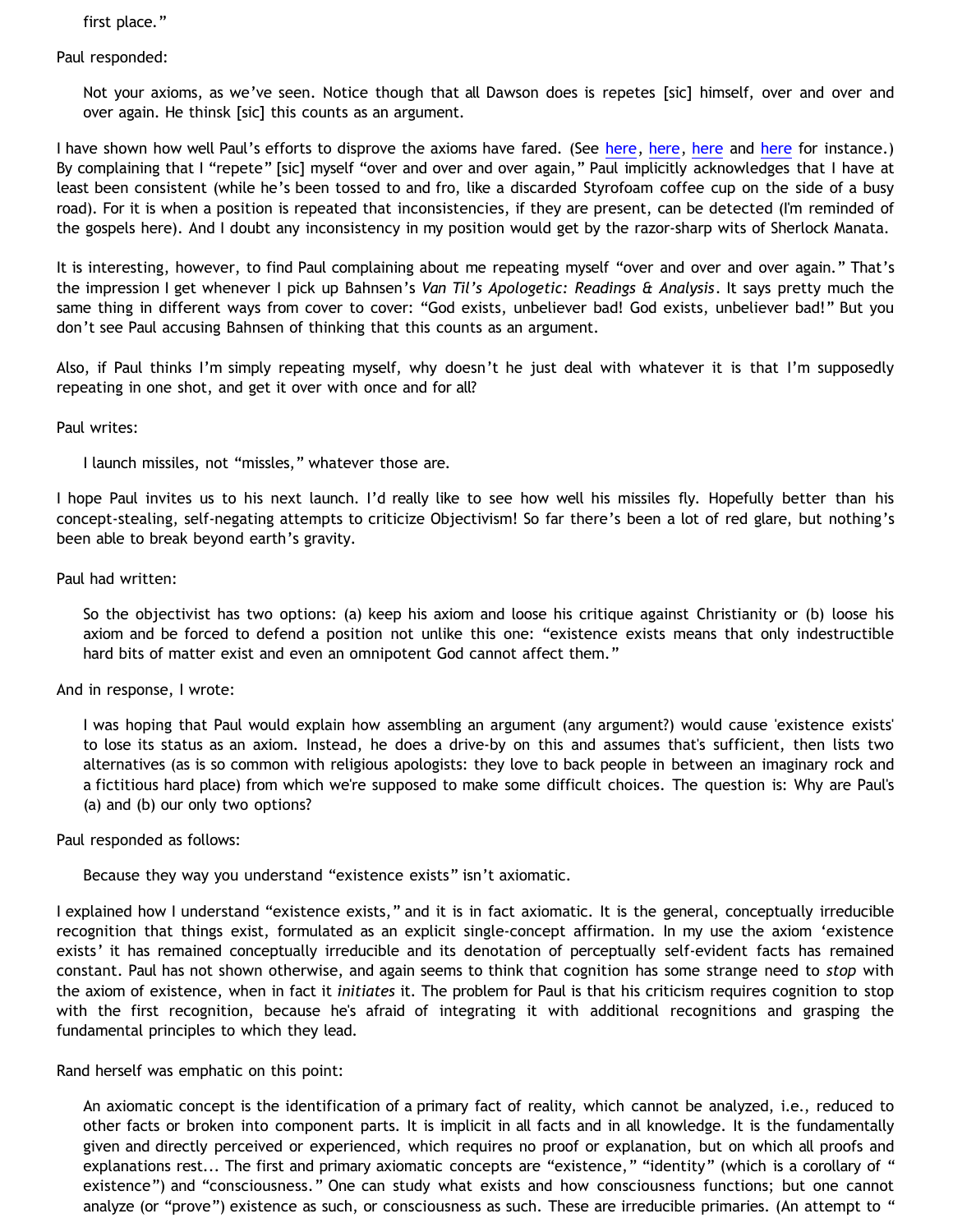prove" them is self-contradictory; it is an attempt to "prove" existence by means of non-existence, and consciousness by means of unconsciousness.) (ITOE, p. 55)

Rand also pointed out that there is a big difference between grasping the axiom of existence and affirming that the physical world exists:

...what's the difference between saying 'existence exists' and 'the physical world exists'? 'Existence exists' does not specify *what* exists. It is a formula which would cover the first sensation of an infant or the most complex knowledge of a scientist. It applies equally to both. It is only the fact of recognizing: there is something... The concept "matter," which we all take for granted, is an enormously complex scientific concept. And I think it was probably one of the greatest achievements of thinkers ever to arrive at the concept "matter," and to recognize that that is what the physical world outside is composed of, and that's what we mean by the term "physical." (ITOE, 247)

So, contrary to what Paul alleged above, the axiom of existence does not mean "unconscious stuff has always existed." It does not because it cannot. If the concepts "matter" and "physical" are complex conceptual formulations as Rand held, then obviously they would not be available at the level of fundamental axioms. Rand was simply cohering her view with the hierarchical structure of conceptual knowledge, which is what makes logic both useful and necessary. But Paul seems unable to grasp the difference between fundamental recognitions like those identified by the axioms, and higher-level formulations which involve many prior concepts and take into account a broad category of discoveries made well after those initial recognitions. For his efforts to criticize Objectivism continually play havoc with the knowledge hierarchy, as if fundamental truths could be swapped out and replaced by higher-level formulations. What is so hard to understand about any of this? Paul again gives me the impression that he's flip-flopping on the matter: one minute it is so obviously true that it is "uninteresting" or worse, the next it is so racked with controversy that no one should accept it. Contrary to what he has stated, I am able to keep my axiom *and* my critique against Christianity, for my axiom states a fundamental truth, and Christianity is not able to stand with it. Paul's back-and-forth pussyfooting is merely a confirmation of this. The axioms together form the primacy of existence principle, since together they explicitly recognize that the objects of awareness do not depend on the process by which we are aware of them. I.e., existence exists independent of consciousness. Paul has to struggle against this premise because it is so obvious that Christianity affirms the opposite view: that objects ultimately depend on a form of consciousness.

### Paul wrote:

There are two options. Either your view is axiomatic, or it's not.

To say that the concept 'existence' is *not* axiomatic, is to say it stands on prior concepts, concepts which name something that comes before existence, concepts which give the concept 'existence' is content, concepts which the concept 'existence' assumes. Has Paul identified any concepts which come prior to the concept 'existence', or any concepts which name something that comes before existence? Of course he hasn't. And he won't be able to. " Something's got to be at the base [of man's knowledge], and [the axiom of existence] is it." (Kelley, The Primacy of Existence) Paul does not suggest what could be more fundamental than Objectivism's axioms. Instead, he simply plays the naysayer, inventing non-objections and pretending that they're devastating objections, not recognizing the self-inflicted fallacies he's committing along the way.

The opponents of these axioms pose as defenders of truth, but it is only a pose. Their attack on the self-evident amounts to the charge: "Your belief in an idea doesn't necessarily make it true; you must prove it, because facts are what they are independent of your beliefs." Every element of this charge relies on the very axioms that these people are questioning and supposedly setting aside. (OPAR, p. 10)

Consequently, since my use of "existence exists" maintains its status as an axiom, then there is no reason to accept the false alternatives that Paul has proposed. There is in fact a third alternative which he finds uncomfortable and has been trying to evade, but which is invulnerable to his attacks: I can have my axiom, and my critique of Christianity, too. Why? Because a) the primacy of existence principle (the principle which states that an object of awareness exists independent of the cognitive functions by which one is aware of it) is a corollary of the axioms (cf. OPAR, 19), b) this principle is necessary to knowledge (cf. ITOE pp. 55-61), and c) Christianity contradicts the primacy of existence by affirming the primacy of consciousness in its metaphysics, epistemology, morality and other branches of philosophy.

#### I wrote:

Namely: Begin with the fact that existence exists, recognize that it exists independent of consciousness, and move on from there. What's wrong with that?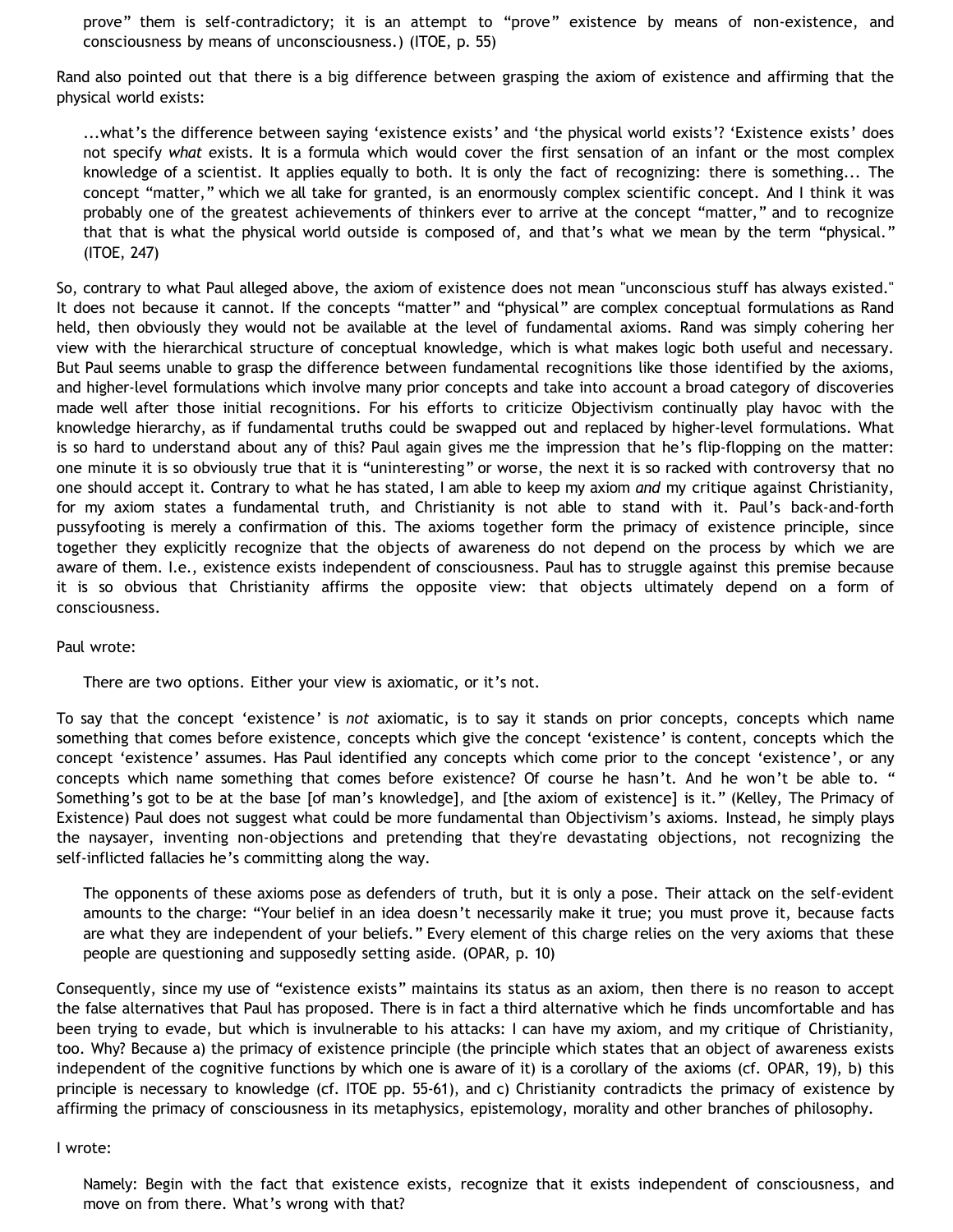Paul responds:

Where's the argument for this? Nowhere.

Paul was asked to explain what is wrong with the basic procedure I described above. But he does not identify anything that is wrong with it. Instead, he asks for an argument. But this is absurd, since the axiom of existence does not rest on arguments. Arguments are possible only if the axioms are true. Moreover, Paul has not identified anything that is more fundamental than existence. If existence is irreducible and primary, and we are aware of it, then why shouldn't we start there? Why start with higher-level assumptions without identifying (or understanding) what they assume, without recognizing their hierarchical dependence on something more fundamental? If the axioms are in fact axioms (Peikoff provides a proof for this in OPAR, pp. 9-11; see also [Probing Mr. Manata's Poor Understanding of the](http://bahnsenburner.blogspot.com/2005/10/probing-mr-manatas-poor-understanding.html) [Axioms](http://bahnsenburner.blogspot.com/2005/10/probing-mr-manatas-poor-understanding.html)), then a) they do not need to be established by an argument (ITOE, pp. 55-61), b) they are justified by any and every act of perception (ARTK, p. 217), c) they are conceptually preconditional to any argument (see below), b) attempting to establish them by means of argument would commit the fallacy of the stolen concept (ITOE, p. 55), e) denying them is self-refuting (OPAR, pp. 9-11), etc.

By asking for an argument, Paul essentially wants me to produce an argument to prove the facts that a) things exists, b) we are aware of things that exist, c) there is a fundamental distinction between the objects of awareness and the processes by which we are aware of them, and d) knowledge requires a specific orientation between a consciousness and its objects. But consider: What is an argument? Generally speaking, an argument is the conceptual derivation of a truth from prior truths on which it depends by means of a specific method (i.e., logic). Argument is vastly more sophisticated than merely grasping axiomatic truths, and necessarily assumes that knowledge has a hierarchical structure (otherwise logic would not be applicable). So the axioms would have to be true before an argument could be assembled for any conclusion, whether true or false. Does Paul not realize that argumentation requires a conceptual foundation? If he realizes this, does he not also realize that the foundation required for argumentation to be possible need not be established by argumentation (since that foundation logically comes *prior* to argumentation)? Indeed, for Paul to assemble an argument (even a bad one), he would first have to exist (there's the axiom of existence), an argument would have to have a certain structure to qualify as an argument (there's the axiom of identity), and Paul would have to be conscious in order to formulate it (there's the axiom of consciousness).

Paul needs to come clean on this: does reality depend on consciousness? Or, does reality exist independent of consciousness? When he offers childish comebacks and smart-alecky wordplay in response to straightforward questions like this, then we know he's cornered and has no defense.

Paul continues:

Indeed, I argued that "existence exists" is dependant upon consciousness since "existence" is a term, or universal, and thus created by consciousnesses.

This statement is a dance in equivocations if it is supposed to be a criticism of Objectivism. It's trying to pass itself off as an internal critique, but as such it fails due to its own clumsiness. As a criticism it is similar to efforts that [Paul](http://bahnsenburner.blogspot.com/2006/12/reveling-in-reversals.html) [has tried before](http://bahnsenburner.blogspot.com/2006/12/reveling-in-reversals.html) in that it seeks to trade on his own (and probably many of his readers') confusion between subject and object, a confusion which Objectivism safely avoids. Yes, there is the *concept* 'existence', but there is also *what* the concept 'existence' denotes. It is the distinction between the concept and what it denotes that Paul's statement above is intended to blur. The *concept* 'existence' was formed by a cognitive method; it is the *form* in which a consciousness identifies a basic fact which it perceives or experiences directly. But the *fact* which the concept 'existence' denotes was *not* formed by consciousness, nor does it depend on consciousness. This is not problematic for Objectivism, because Objectivism recognizes that we need to use concepts to identify such facts and recognize the distinction between what concepts identify and the process by which we form concepts. Ironically, the antidote to Paul's confusion is the position he's seeking to discredit. As we have seen, in order to argue against Objectivism, Paul has continually found it necessary to confuse epistemology and metaphysics, which he can do precisely because he rejects the fact that there is an objective distinction between the objects of awareness and the means of awareness. Paul is confusing the fact identified by the axiom 'existence exists', which is metaphysical, with the act of recognizing it in explicit conceptual form, which is epistemological. Essentially, Paul is objecting to conceptualization as such. If one does not understand the distinction between conscious activity and the objects of consciousness, he may be prone to confusing the two, as Paul has done. But this is precisely why Objectivism is so badly needed here.

Axiomatic concepts distinguish the objects known from the function, means and experience of knowing them." (ARTK, p. 215)